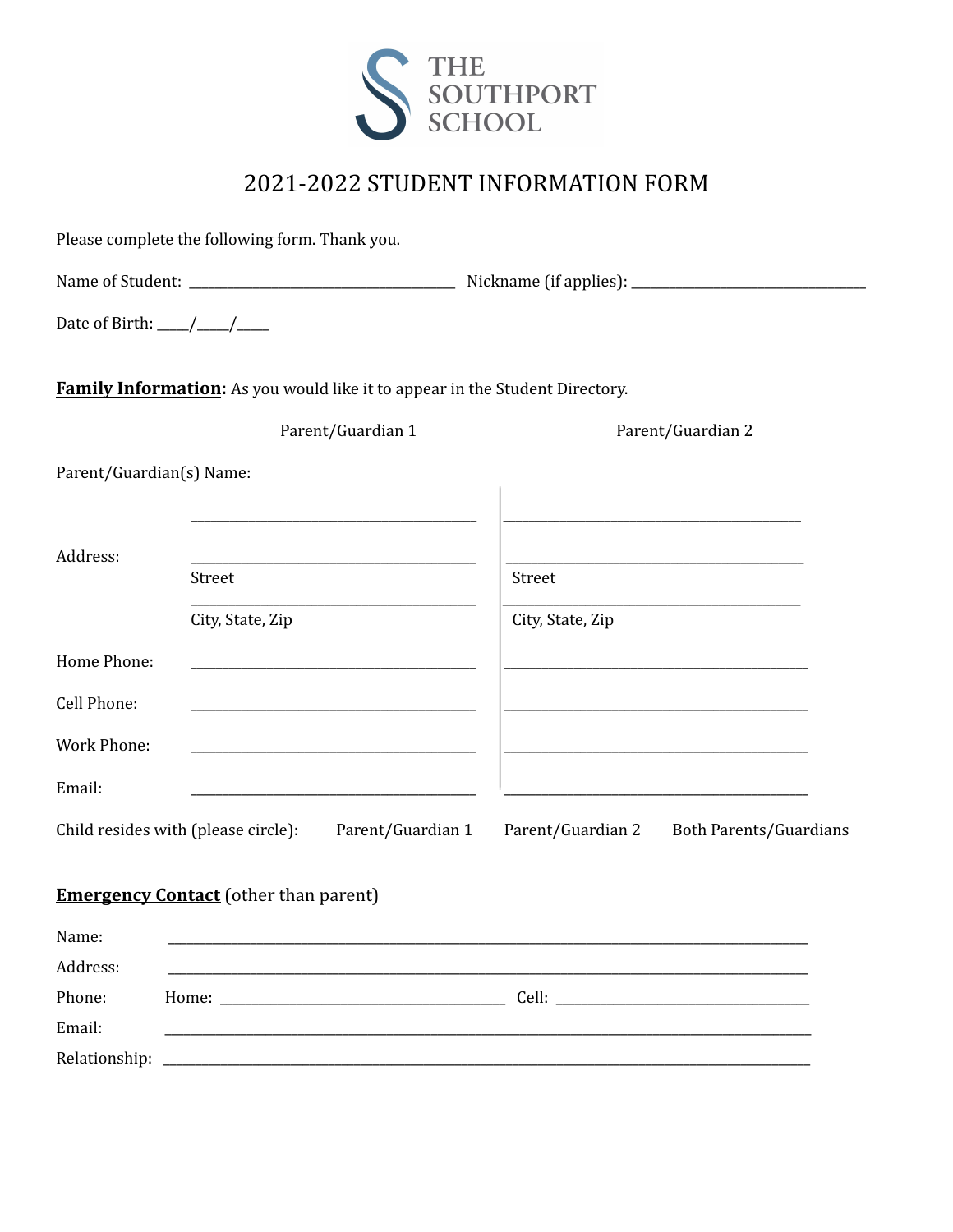#### **Family Physician**

| Name:    |  |
|----------|--|
| Address: |  |
| Phone:   |  |

## **Insurance Coverage**

It is expected that all students will be covered by their family's health and accident insurance policy. No provision for additional coverage is made by The Southport School. Please include your insurance coverage and identification number.

Insurance Carrier: \_\_\_\_\_\_\_\_\_\_\_\_\_\_\_\_\_\_\_\_\_\_\_\_\_\_\_\_\_\_\_\_\_\_\_\_\_\_\_\_\_\_\_\_\_\_\_\_\_\_\_ Group Number: \_\_\_\_\_\_\_\_\_\_\_\_\_\_\_\_\_\_\_\_\_\_\_\_\_\_\_

## **Emergency Information**

List any and all conditions (i.e. sensitivity to insect bites, allergies, etc.) that could possibly be responsible for an emergency situation.

| Condition: |
|------------|
|------------|

| <b>Emergency Treatment:</b> |  |
|-----------------------------|--|
|                             |  |

\_\_\_\_\_\_\_\_\_\_\_\_\_\_\_\_\_\_\_\_\_\_\_\_\_\_\_\_\_\_\_\_\_\_\_\_\_\_\_\_\_\_\_\_\_\_\_\_\_\_\_\_\_\_\_\_\_\_\_\_\_\_\_\_\_\_\_\_\_\_\_\_\_\_\_\_\_\_\_\_\_\_\_\_\_\_\_\_\_\_\_\_\_\_\_\_\_\_\_\_\_\_\_\_\_\_\_\_\_\_\_\_\_\_\_\_\_\_\_ \_\_\_\_\_\_\_\_\_\_\_\_\_\_\_\_\_\_\_\_\_\_\_\_\_\_\_\_\_\_\_\_\_\_\_\_\_\_\_\_\_\_\_\_\_\_\_\_\_\_\_\_\_\_\_\_\_\_\_\_\_\_\_\_\_\_\_\_\_\_\_\_\_\_\_\_\_\_\_\_\_\_\_\_\_\_\_\_\_\_\_\_\_\_\_\_\_\_\_\_\_\_\_\_\_\_\_\_\_\_\_\_\_\_\_\_\_\_\_

\_\_\_\_\_\_\_\_\_\_\_\_\_\_\_\_\_\_\_\_\_\_\_\_\_\_\_\_\_\_\_\_\_\_\_\_\_\_\_\_\_\_\_\_\_\_\_\_\_ \_\_\_\_\_\_\_\_\_\_\_\_\_\_\_\_\_\_\_\_\_\_\_\_\_\_\_\_\_\_\_\_\_\_\_\_\_\_\_\_\_\_ \_\_\_\_\_\_\_\_\_\_\_\_\_\_\_\_\_

Additional Information (if necessary, use reverse side of sheet): \_\_\_\_\_\_\_\_\_\_\_\_\_\_\_\_\_\_\_\_\_\_\_\_\_\_\_\_\_\_\_\_\_\_\_\_\_\_\_\_\_\_\_\_\_\_

#### **Medical Release**

In the event of an acute personal medical problem, I hereby authorize the medical or other staff member of The Southport School and/or their designated medical representatives to perform necessary diagnostic and therapeutic procedures and to allow the administration of anesthesia by a qualified anesthetist and emergency surgery by a qualified surgeon in the event that such need arises.

Student Name **Parent/Guardian Signature** Date

**Transportation**